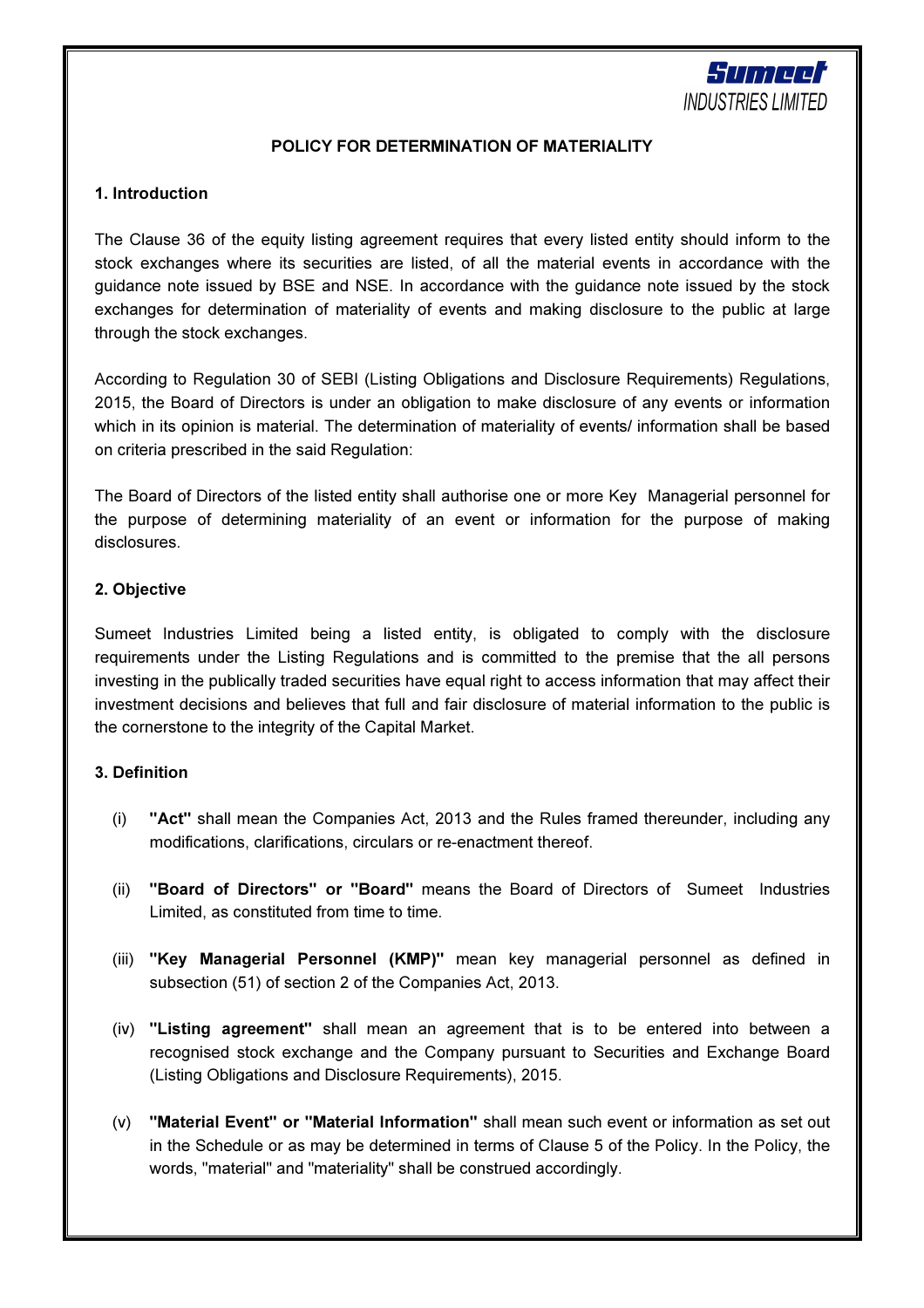

- (vi) "Material Subsidiary" shall mean any subsidiary company of the Company which is or has been determined as a material subsidiary as per the provisions of the Listing Regulations.
- (vii) "Policy" means this Policy for Determination of Materiality as may be amended from time to time.
- (viii) "Regulations I Listing Regulations" mean Securities and Exchange Board of India (Listing Obligations and Disclosure Requirements) Regulations, 2015 including any modifications, clarifications, circulars or re-enactment thereof.
- (ix) "Schedule" means a Schedule III of (Listing Obligations and Disclosure Requirements) Regulations, 2015 Any other term not defined herein shall have the same meaning as defined in the Companies Act, 2013, the Listing Agreement, Regulations or any other applicable laws or regulations to the extent applicable to the Company.

# 4. Guidelines for determining Materiality of events or information

#### (i) Qualitative Criteria:

Sumeet Industries limited shall apply the qualitative criteria for materiality as defined under Listing Regulation, if it meets any of the following criteria :

- (a) the omission of an event or information, which is likely to result in discontinuity or alteration of event or information already available publicly; or
- (b) the omission of an event or information is likely to result in significant market reaction if the said omission came to light at a later date; and
- (c) any other event/information which is treated as being material in the opinion of the Board of Directors I Compliance Committee of the Company.

#### (ii) Quantitative Criteria:

Sumeet Industries Limited shall apply the following quantitative criteria for materiality assessment:

- (a) An event specified in Annexure B would be considered material if the impact of the event, if measured in:
- Total income terms, exceed 5% of the standalone income of Sumeet Industries Ltd;
- Profit after tax terms, exceed 10% of the standalone profit of Sumeet Industries Ltd;
- Net worth terms, exceed 20% of the net worth of Sumeet Industries Limited; whichever is lower.
- (b) The above threshold shall be determined on the basis of audited financial statements of Sumeet Industries Limited last audited financial year.
- (c) Only such impact which is direct (not derivative), reasonably perceivable (not remote), quantifiable and having a short term horizon of less than two years shall be considered.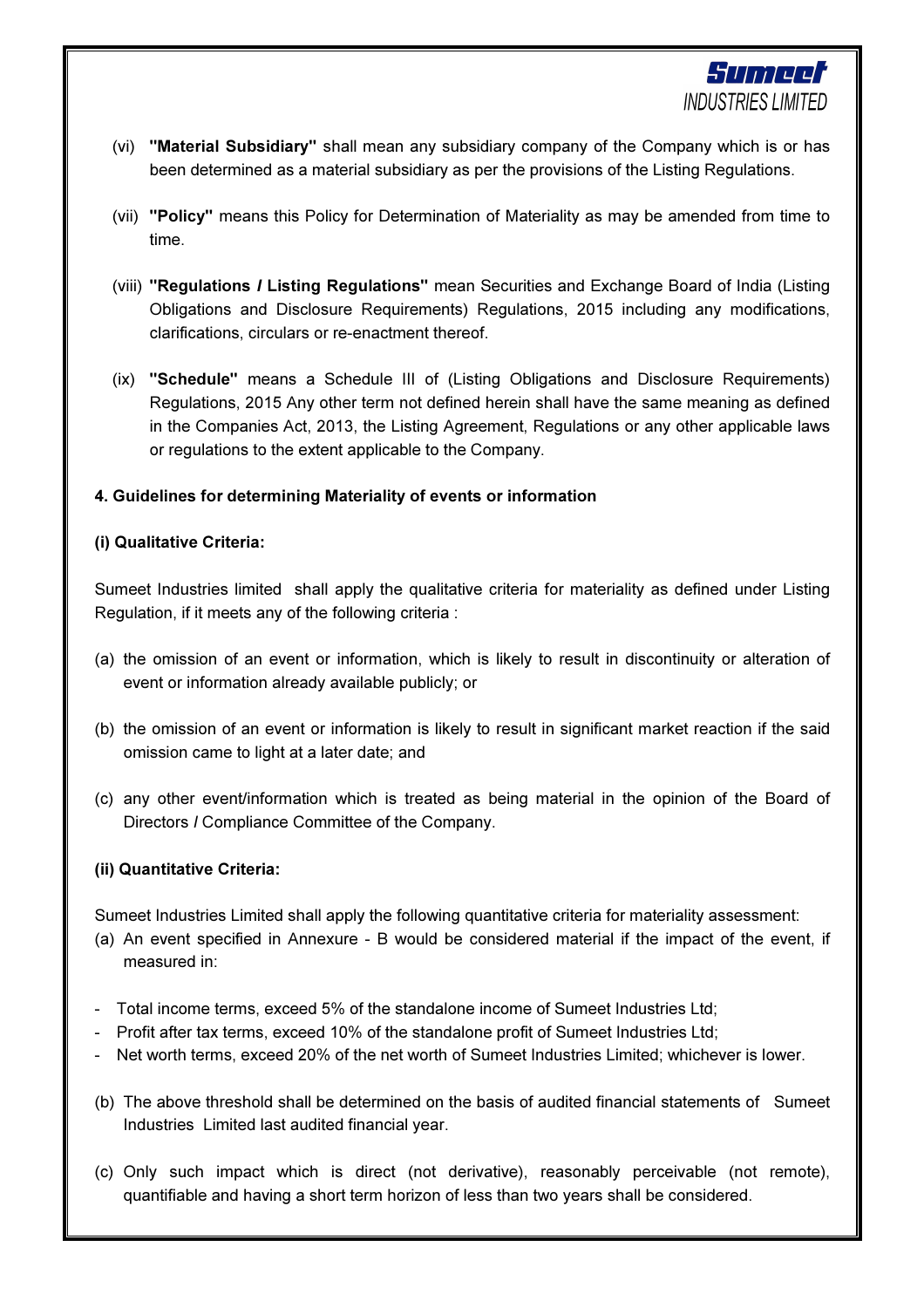

# 5. Disclosures of events or information

- a. Events specified in Annexure A are deemed to be material events and the Company shall make disclosure of such events or information as soon as reasonably possible and not later than twentyfour (24) hours from the occurrence of such event or information in the following manner:
	- i) inform the stock exchanges in which the securities of the Company are listed;
	- ii) upload on the corporate website of the Company.

Provided that in case the disclosure is made after twenty-four (24) hours of occurrence of such event or information, the Company shall, along with such disclosure(s) provide an explanation for delay.

- b. The Company shall make disclosure of events as specified in "Annexure B" based on application of guidelines for determining Materiality as per the Policy.
- c. The Company shall make disclosures updating Material developments on a regular basis, till such time the event is resolved/closed, with relevant explanations.
- d. The Company shall disclose all events or information with respect to its Material Subsidiaries.
- e. The Company shall provide specific and adequate reply to all queries raised by stock exchange(s) with respect to any events or information and on its own initiative. Further, it shall confirm or deny any event or information to stock exchange(s) reported in the media.
- f. In case where an event occurs or information is available with the Company, which has not been indicated in Annexure A or Annexure B, but which may have material effect on it, the Company will make adequate disclosures in regard thereof.

# Annexure-A

# Events which shall be disclosed without any application of the guidelines for Materiality [Regulation 30( 4)]:

1. Acquisition(s) (including agreement to acquire), Scheme of Arrangement (amalgamation/ merger/ demerger/restructuring), or sale or disposal of any unit(s), division(s) or subsidiary of the Company or any other restructuring;

Explanation - 'Acquisition' shall mean:-

- (i) acquiring control, whether directly or indirectly; or,
- (ii) acquiring or agreeing to acquire shares or voting rights in, a company, whether directly or indirectly, such that :
	- (a) the Company holds shares or voting rights aggregating to five per cent or more of the shares or voting rights in the said company, or;
	- (b) there has been a change in holding from the last disclosure and such change exceeds two per cent of the total shareholding or voting rights in the said company.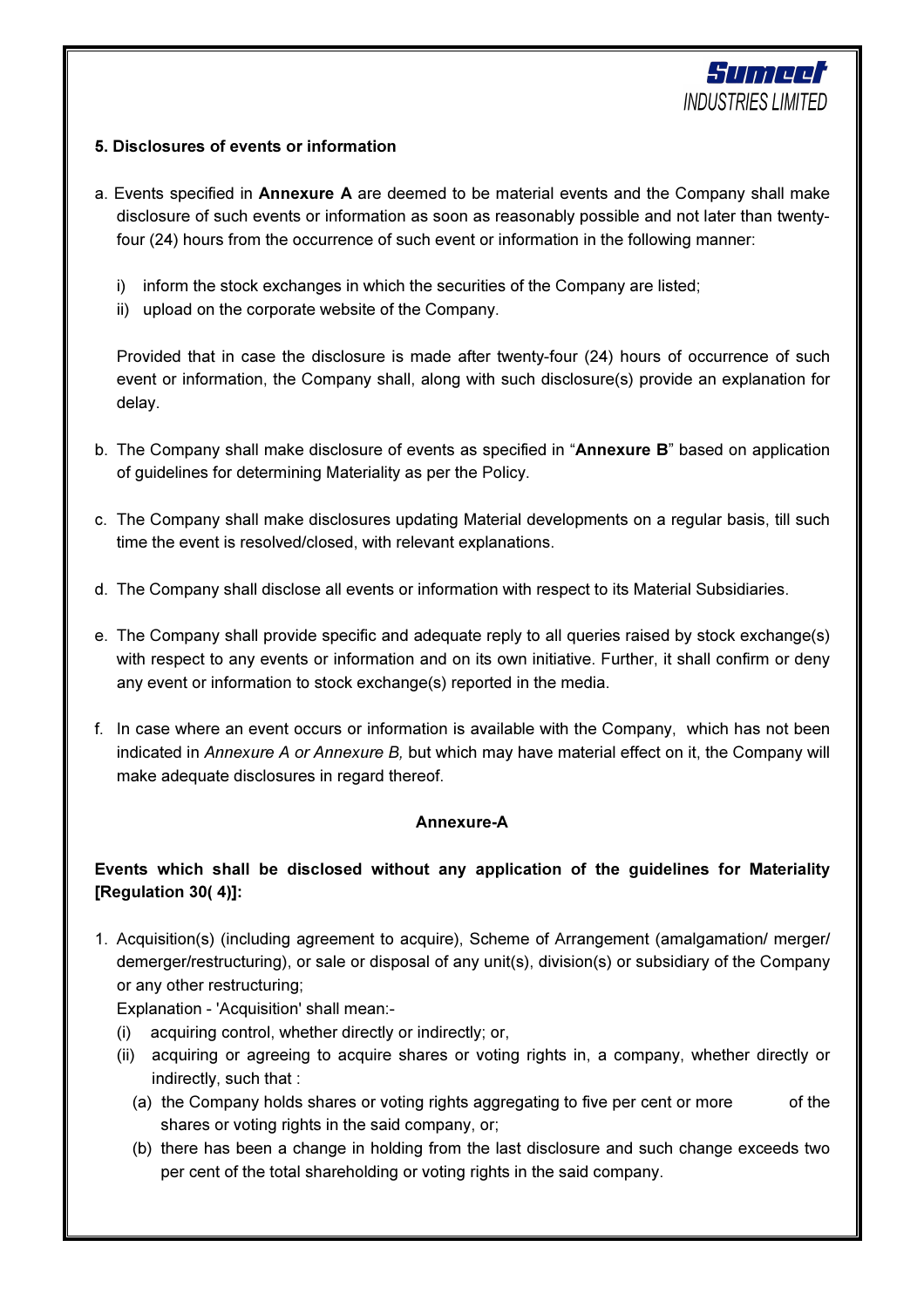

Sumeer **INDUSTRIES LIMITED** 

- 3. Revision in credit rating(s);
- 4. Outcome of Meetings of the Board of Directors: The Company shall disclose to the Exchange(s), within 30 minutes of the closure of the meeting, held to consider the following:
	- (a) dividends and/or cash bonuses recommended or declared or the decision to pass any dividend and the date on which dividend shall be paid/dispatched;
	- (b) any cancellation of dividend with reasons thereof;
	- (c) the decision on buyback of securities;
	- (d) the decision with respect to fund raising proposed to be undertaken;
	- (e) increase in capital by issue of bonus shares through capitalization including the date on which such bonus shares shall be credited/dispatched;
	- (f) reissue of forfeited shares or securities, or the issue of shares or securities held in reserve for future issue or the creation in any form or manner of new shares or securities or any other rights, privileges or benefits to subscribe to;
	- (g) short particulars of any other alterations of capital, including calls;
	- (h) financial results;
	- (i) decision on voluntary delisting by the Company from stock exchange(s).
- 5. Agreements (viz. shareholder agreement(s), joint venture agreement(s), family settlement agreement(s) (to the extent that it impacts management and control of the Company), agreement(s)/treaty(ies)/contract(s) with media companies) which are binding and not in normal course of business, revision(s) or amendment(s) and termination(s) thereof;
- 6. Fraud/defaults by Promoter or Key Managerial Personnel or by Company or arrest of Key Managerial Personnel or Promoter;
- 7. Change in Directors, Key Managerial Personnel (Managing Director, Chief Executive Officer, C.F.O, Company Secretary etc.), Auditor and Compliance Officer;
- 8. Appointment or discontinuation of share transfer agent;
- 9. Corporate debt restructuring;
- 10. One-time settlement with a bank;
- 11. Reference to BIFR and winding-up petition filed by any party /creditors;
- 12. Issuance of Notices, call letters, resolutions and circulars sent to shareholders, debenture holders or creditors or any class of them or advertised in the media by the Company;
- 13. Proceedings of Annual and Extraordinary General Meetings of the Company;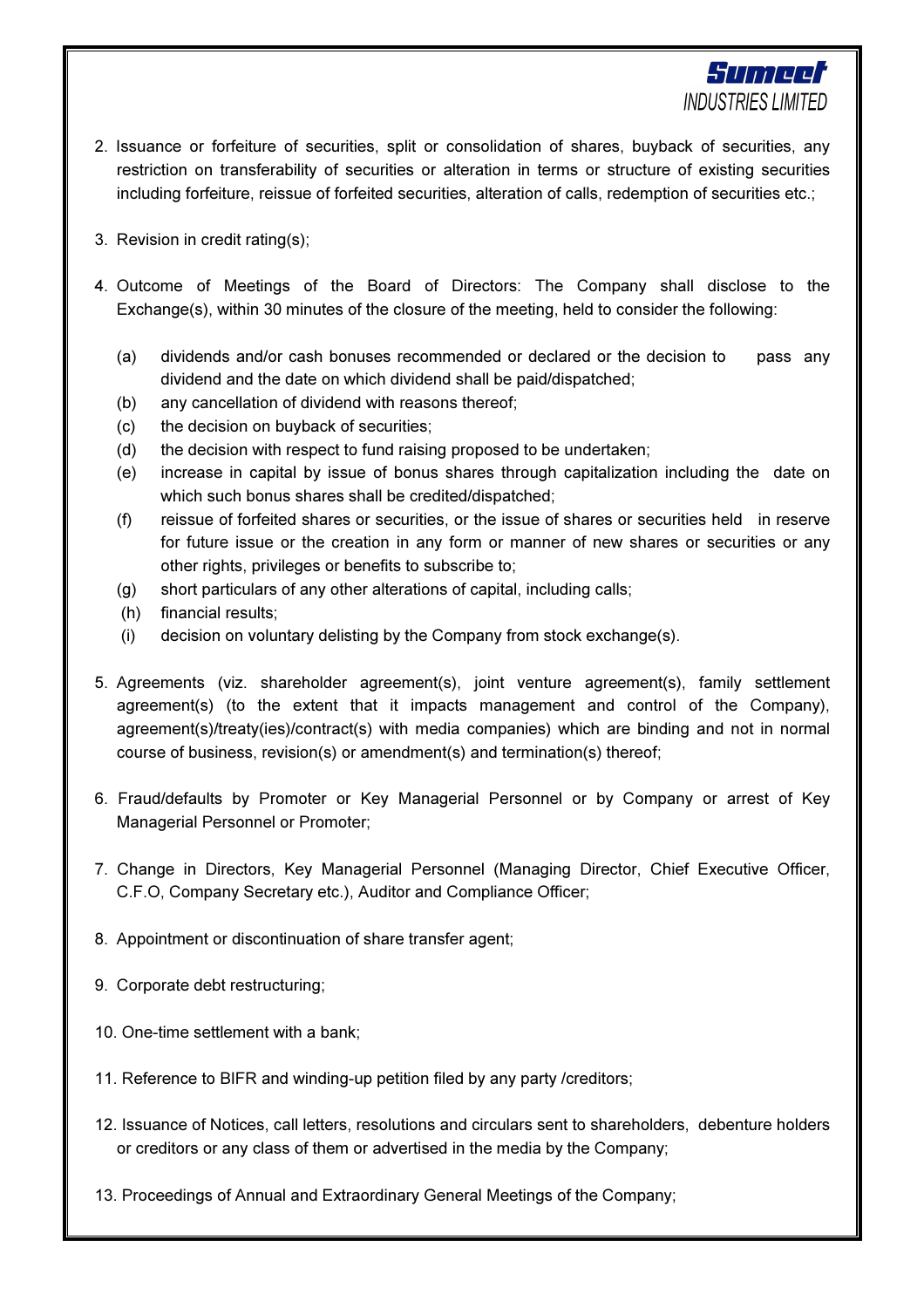

- 14. Amendments to Memorandum and Articles of Association of the Company, in brief;
- 15. Schedule of Analyst or institutional investor meet and presentations on financial results made by the Company to analysts or institutional investors.

# Annexure- B

# Illustrative list of events which shall be disclosed upon application of the guidelines for materiality (Regulation 30 ( 4):

- 1. Commencement or any postponement in the date of commencement of commercial production or commercial operations of any unit/division;
- 2. Change in the general character or nature of business brought about by arrangements for strategic, technical, manufacturing, or marketing tie-up, adoption of new lines of business or closure of operations of any unit/division (entirety or piecemeal);
- 3. Capacity addition or product launch;
- 4. Awarding, bagging/ receiving, amendment or termination of awarded/bagged orders/contracts not in the normal course of business;
- 5. Agreements (viz. loan agreement(s) (as a borrower) or any other agreement(s) which are binding and not in normal course of business) and revision(s) or amendment(s) or termination(s) thereof;
- 6. Disruption of operations of any one or more units or division of the Company due to natural calamity (earthquake, flood, fire etc.), force majeure or events such as strikes, lockouts etc.;
- 7. Effect(s) arising out of change in the regulatory framework applicable to the Company;
- 8. Litigation(s) I dispute(s) / regulatory action(s) with impact;
- 9. Fraud/defaults etc. by directors (other than key managerial personnel) or employees of Company;
- 10. Options to purchase securities including any ESOP/ESPS Scheme;
- 11. Giving of guarantees or indemnity or becoming a surety for any third party;
- 12. Granting, withdrawal, surrender , cancellation or suspension of key licenses or regulatory approvals;